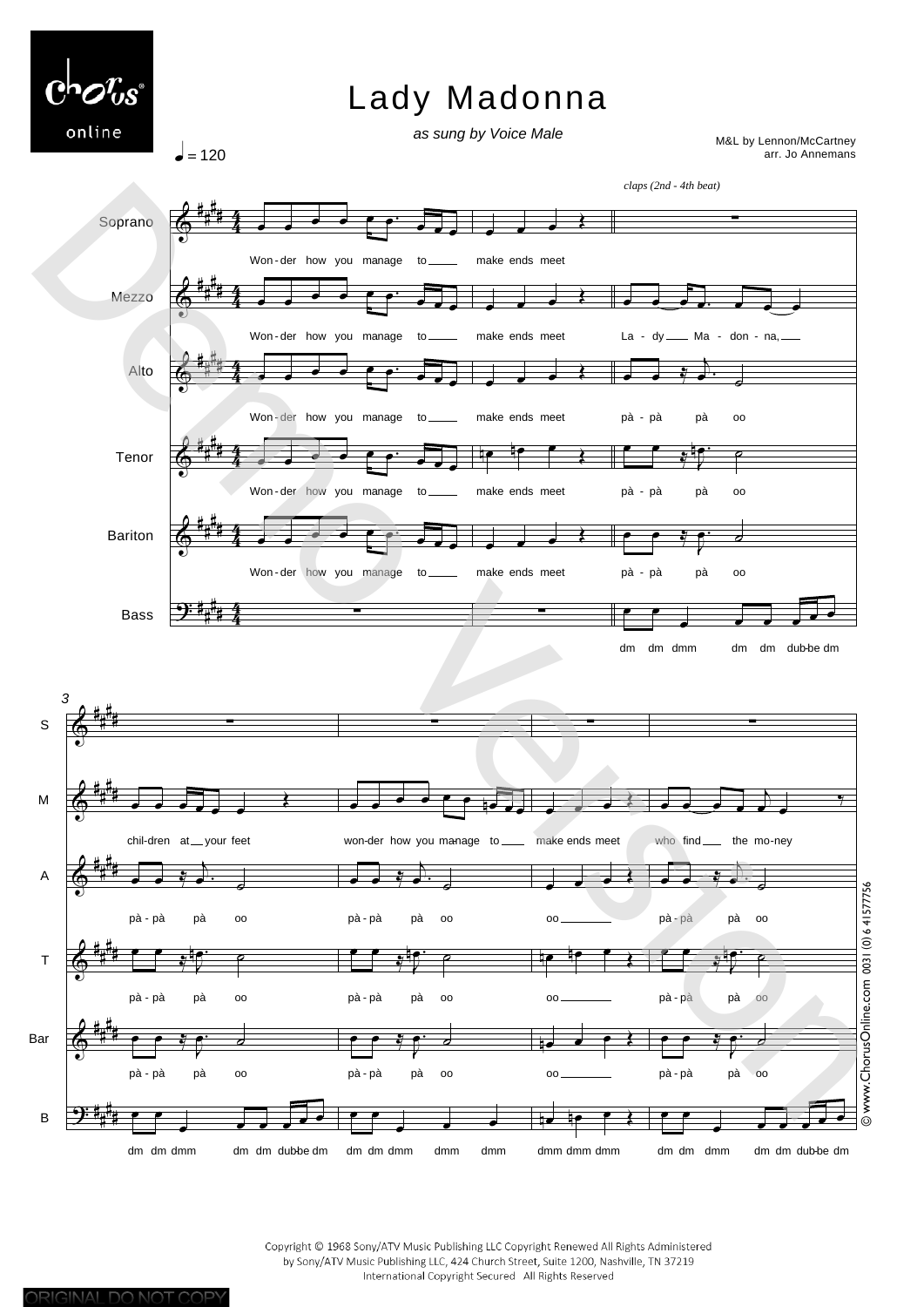## Lady Madonna SMATBarB 3



published by SONY/ATV Tunes LLC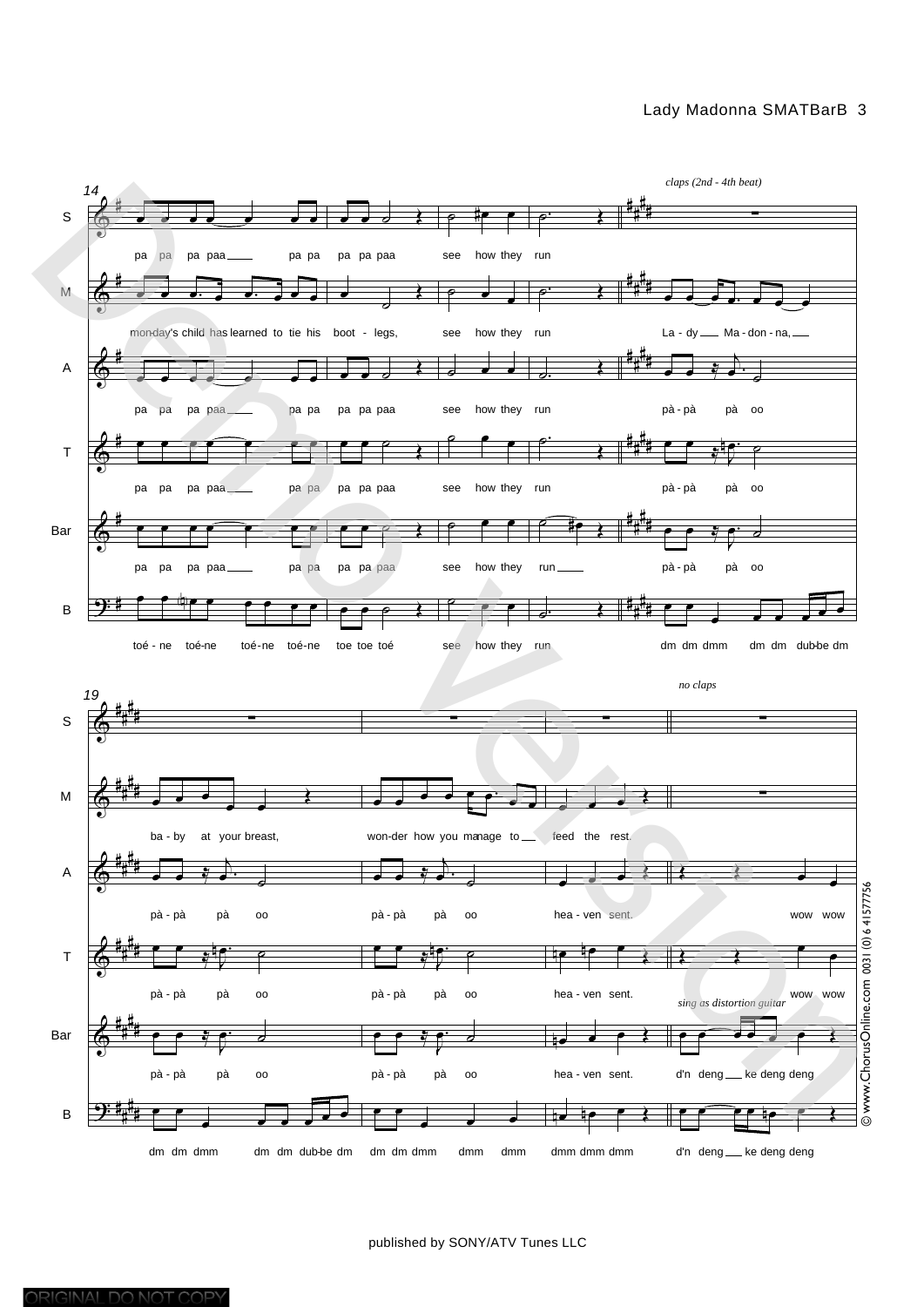## Lady Madonna SMATBarB 5



published by SONY/ATV Tunes LLC